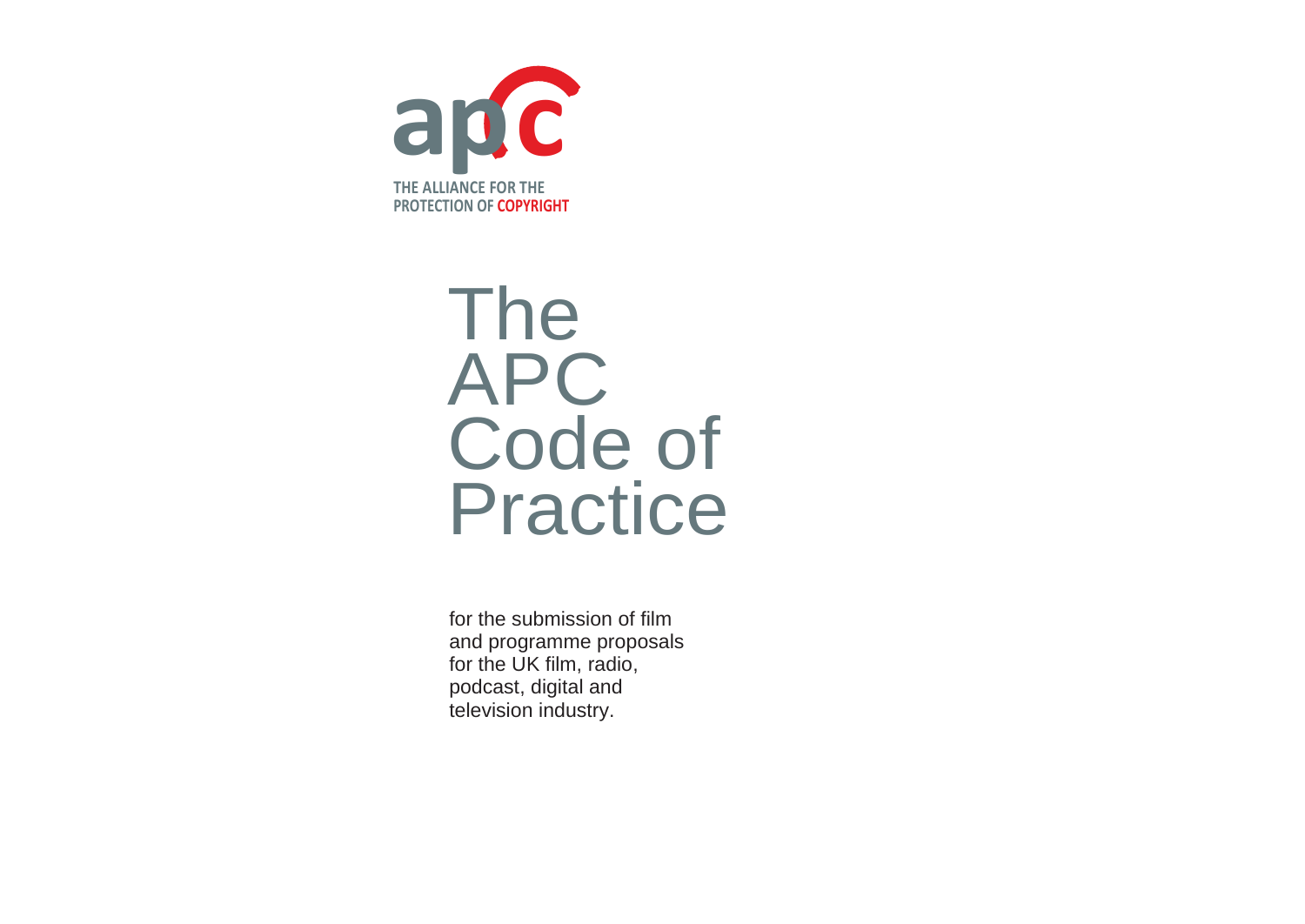#### **Participating organisations**

**which have adopted the APC Code of Practice**

#### **BECTU**

**British Broadcasting Corporation Channel Four Television Channel 5 Broadcasting Limited Directors UK ITV Network Limited Musicians' Union National Union of Journalists Pact AudioUK The Society of Authors Writers' Guild of Great Britain S4C**

# The APC Code

### **Introduction** 2

| The purpose of the APC Code of |              |
|--------------------------------|--------------|
| <b>Practice</b>                | $\mathbf{2}$ |
| What is covered by the Code?   | $\mathbf{2}$ |
| To whom does the Code apply?   | З            |

### **The Code** 4

| <b>Objectives</b>                                | $\blacktriangle$ |
|--------------------------------------------------|------------------|
| <b>Obligations of those submitting proposals</b> | $4 - 5$          |
| <b>Obligations of those receiving proposals</b>  | 6                |
| In-house proposals                               | $\overline{ }$   |
| Development of a proposal                        |                  |
| <b>Dispute procedures</b>                        | $8 - 9$          |
| <b>Review</b>                                    | 9                |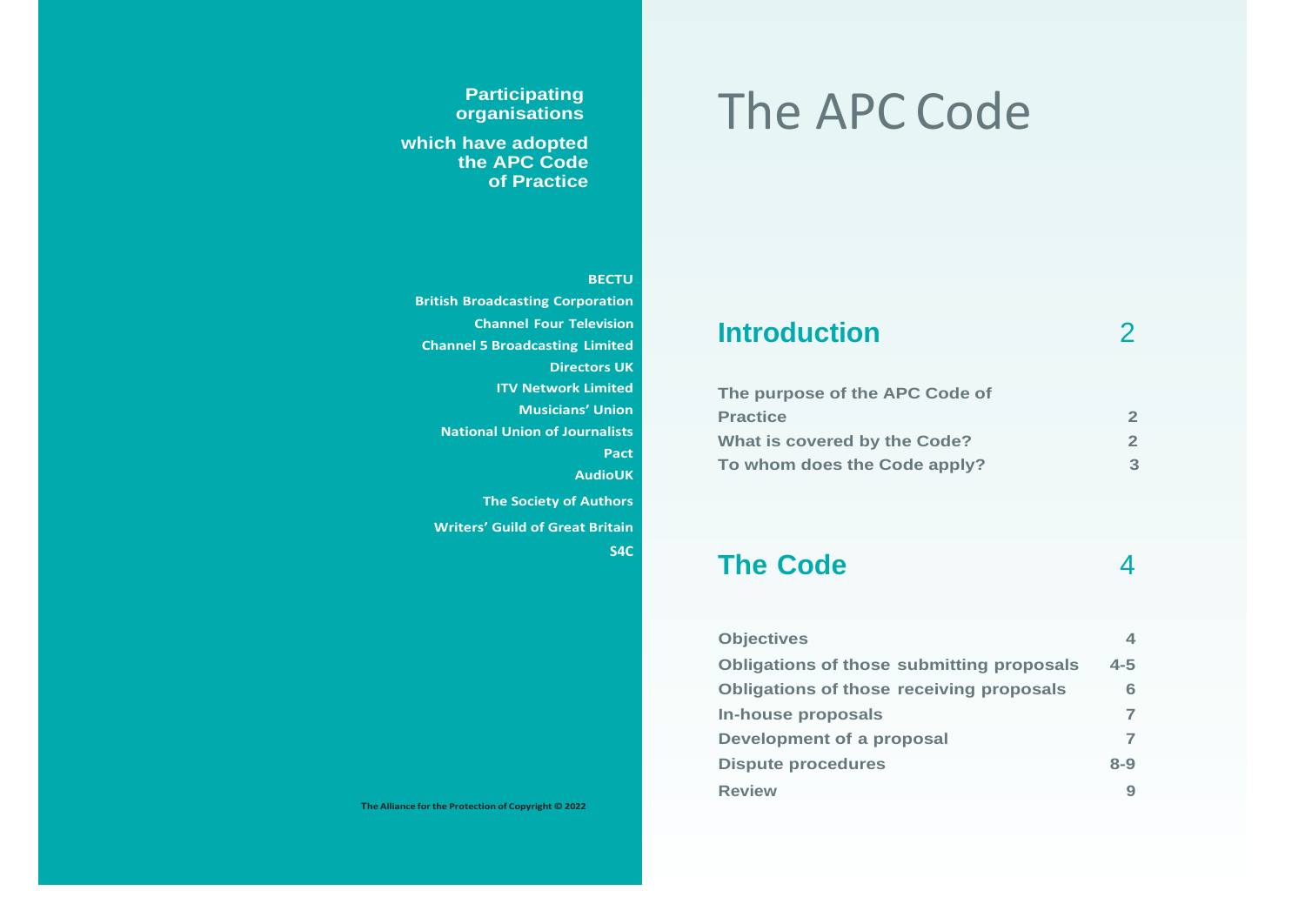### **Introduction**

### **The purpose of the APC Code of Practice ('the Code')**

- To encourage the free flow of ideas and proposals within the film, radio, podcast, television, digital and the broadcasting sectors and provide confidence for those submitting such proposals.
- To provide practical guidelines on how to submit film, radio, television, podcast, digital programme proposals (including for interactive and on-line content) to film, broadcasting and production companies.
- To set out the obligations of those submitting and receiving film, radio, podcast, television and digital programme proposals.
- To explain what to do when a dispute arises.

### **What is covered by the Code?**

• Any film, radio, podcast, television and/or digital programme proposal which may include formats, treatments, scripts, outlines, development documents, tender submissions, storylines, artwork and synopses which is sent to a broadcaster, film or production company with the purpose of seeking to have the proposal developed and/or made into a film or programme.

- The proposal must be in permanent form whether electronic or hard copy. The Code does not apply to ideas or submissions offered in any other form e.g. verbally.
- Any proposal must be a substantially original work owned and/or controlled by the person submitting it. The proposal must not amount to a copyright infringement of another's work or be sent in breach of any confidence.

### **To whom does the Code apply?**

- Those participating organisations which receive film, radio, podcast digital and television proposals in the UK including the principal UK broadcasters,Pact membersandotherfilm, radio, podcast, digital and television production companies which have adopted or acknowledge theprinciples and best practice contained in the Code.
- Any individual or company that creates or originates film, radio, podcast, digital and television programme proposals and who wishes to offer such proposals to a broadcaster or film, radio, podcast, digital and television production company. The Code extends beyond professional persons or companies and applies to anyone submitting proposals in order to establish a fair and consistent approach and best practice throughout the industry.

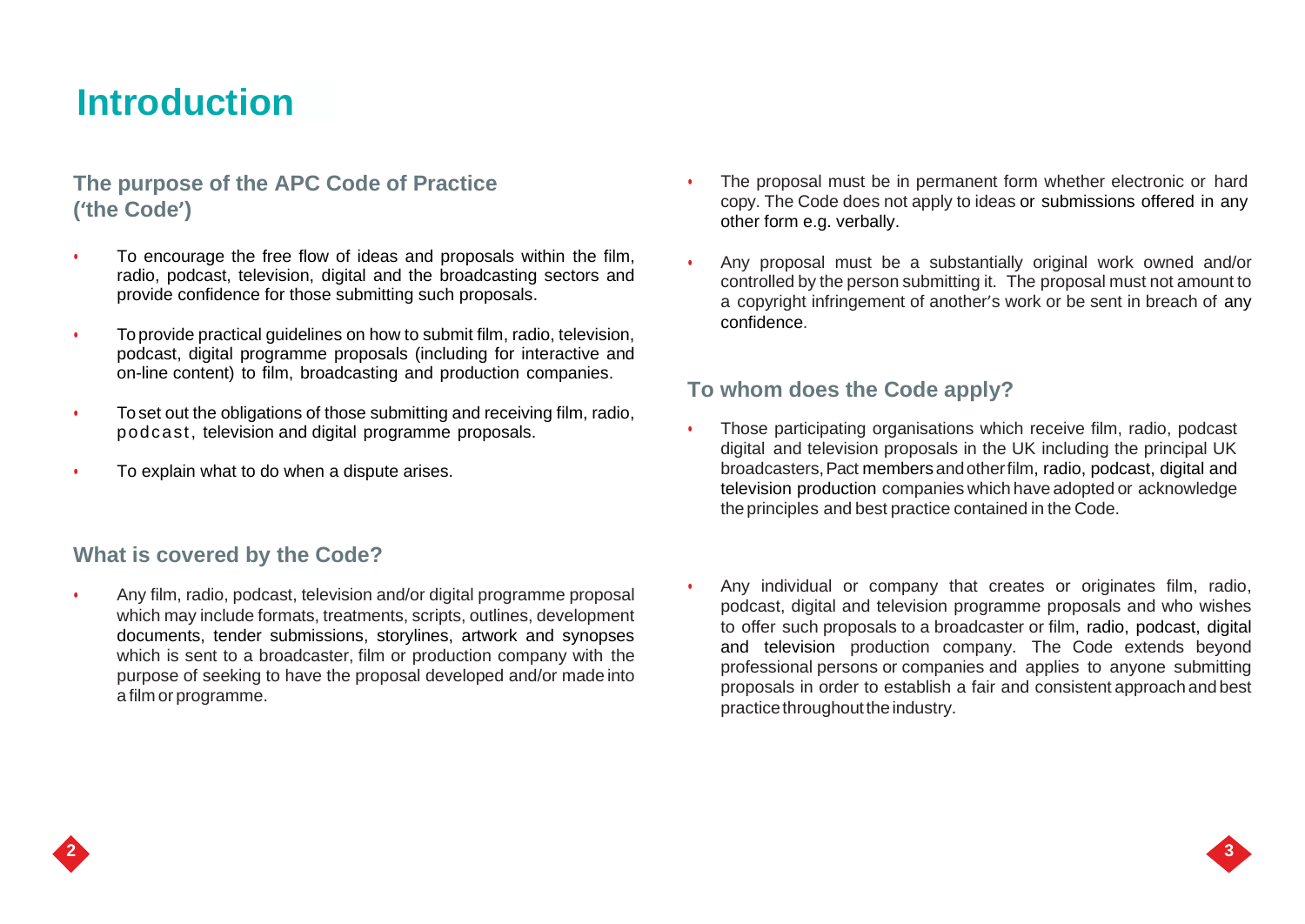## **The Code**

### **Objectives**

The principal objectives of the Code are as follows:

- 1) ensure that film, radio, podcast, digital and television programme proposals are treated in a fair and transparent manner; and
- 2) minimise the likelihood of disputes arising as to the ownershipand development of any film, radio, podcast, digital and television programme proposal.

### **Obligations of those submitting proposals**

- **2.1** Those submitting a proposal should follow any published submission procedures of the relevant recipient(s), or in the absence of any published procedures, should submit their proposal in writing in a permanent or electronic form with any original features clearly identified.
- **2.2** Wherever possible, those submitting a proposal should also undertake the following:
- 2.2.1 Provide as much detail as possible of each proposal to assist those receiving it to review the proposal as objectively and fairly as possible.
- 2.2.2 State in writing that the proposal is being submitted in confidence.
- 2.2.3 Retain an exact copy of the proposal together with the date submitted, the name and any other relevant details of the person to whom the proposal was submitted.
- **2.3** In addition to the obligations set out above, it would be desirable for the party submitting a proposal to state in writing whether it has been sent to any other broadcaster or film, radio, podcast, digital production company.
- **2.4** It is recognised that similar and on occasion, identical proposals will be submitted by different individuals or companies and sometimes simultaneously. As far as practicable, proposals should be submitted with as much detail as possible in each case so that it can be differentiated from any other proposals submitted, appropriately assessed and treated fairly.



**5**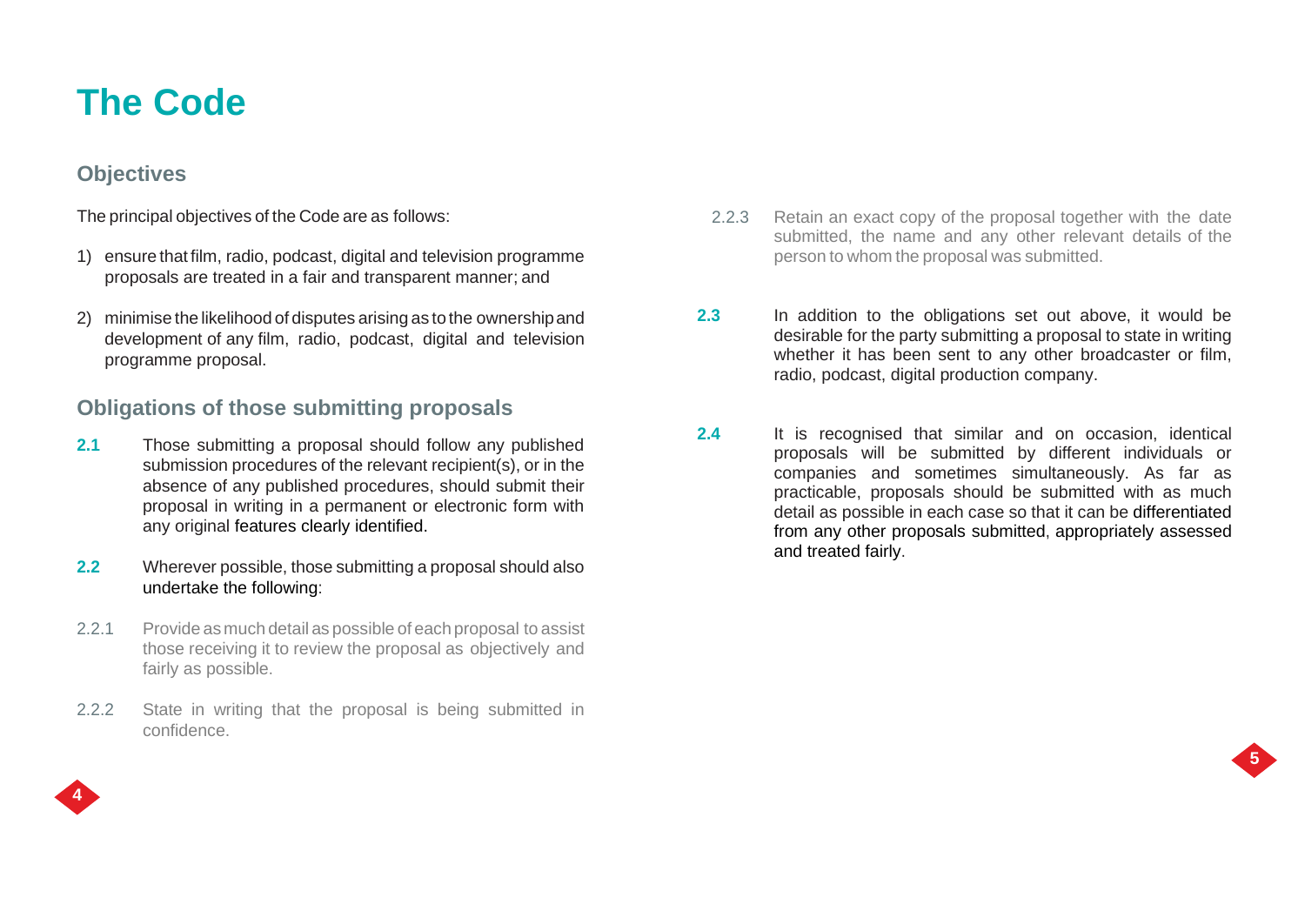### **Obligations of those receiving proposals**

#### **3.1** Those who adopt the Code and receive proposals will undertake the following:

- 3.1.1 Adopt and maintain internal procedures that ensure as far as reasonably possible appropriate confidentiality for the proposal submitted. It is recognised that proposals may need to be copied and circulated by an organisation to those responsible for approving or commissioning proposals. Such dissemination in confidence is acceptable unless any specific restriction on who can review the proposal is imposed by the person submitting the proposal and this is subject to agreement by the receiving party. The proposal may not be passed or copied to other persons other than for the consideration of that proposal.
- 3.1.2 Adopt and maintain internal procedures for receipt of proposals to ensure that such proposals are logged and/or otherwise recorded which are reasonable and practical given the nature of the proposal and organisation receiving it). The logging should include reference to the title of the proposal, date of receipt, the sender's details and, where appropriate, a short description of the proposal.
- **3.2** A response to the proposal whether by way of rejection or to indicate interest should be provided ideally in writing (although by email is acceptable) within a reasonable time following receipt and in accordance with any published timetable issued from time to time by individual broadcasters, film, radio, podcast, digital and television production companies. Where a proposal is submitted in response to a particular invitation to tender, any decision in relation to that proposal will be undertaken fairly in accordance with any published tender criteria and any response will be provided pursuant to the published timetable (if there is one).
- **3.3** Where a proposal is rejected, the recipient will upon request use reasonable endeavours to return any original or other non-digital

material submitted for consideration. The costs of returning a proposal may have to be met by those seeking its return.

**3.4** Where it is stated on a website, or made available/notified, by any other clear and accessible means that a party does not accept unsolicited material, information and/or proposals submitted on this basis will not be used or accepted, the obligations set out at clause 3.1 to 3.3 will not apply and any material destroyed in line with the organisation's policy or processes. In the event a proposal is accepted, the Code applies.

### **In-house proposals**

- **4.1** Where a film, radio, podcast, digital ortelevision production company or broadcaster originates its own proposals, it must ensure that internal procedures are established which distinguish between proposals submittedfromaninternal or external source.
- **4.2** On receipt of a proposal, reasonable procedures should be in place to safeguard confidentiality and protect the proposal from dissemination to third parties to avoid a conflict of interest and differentiate between connected parties in case there are identical or similar proposals.

### **Development of a proposal**

Where a proposal is the subject of further development or is commissioned to be made into a film or programme, specific contractual and commercial terms will be agreed between the parties which should deal, amongst other matters,withtheownershipofanyintellectualproperty in the proposal and the subsequent film or programme. Once a contractual relationship has been established, the Code will be superseded by the relevant contract terms.

**7**

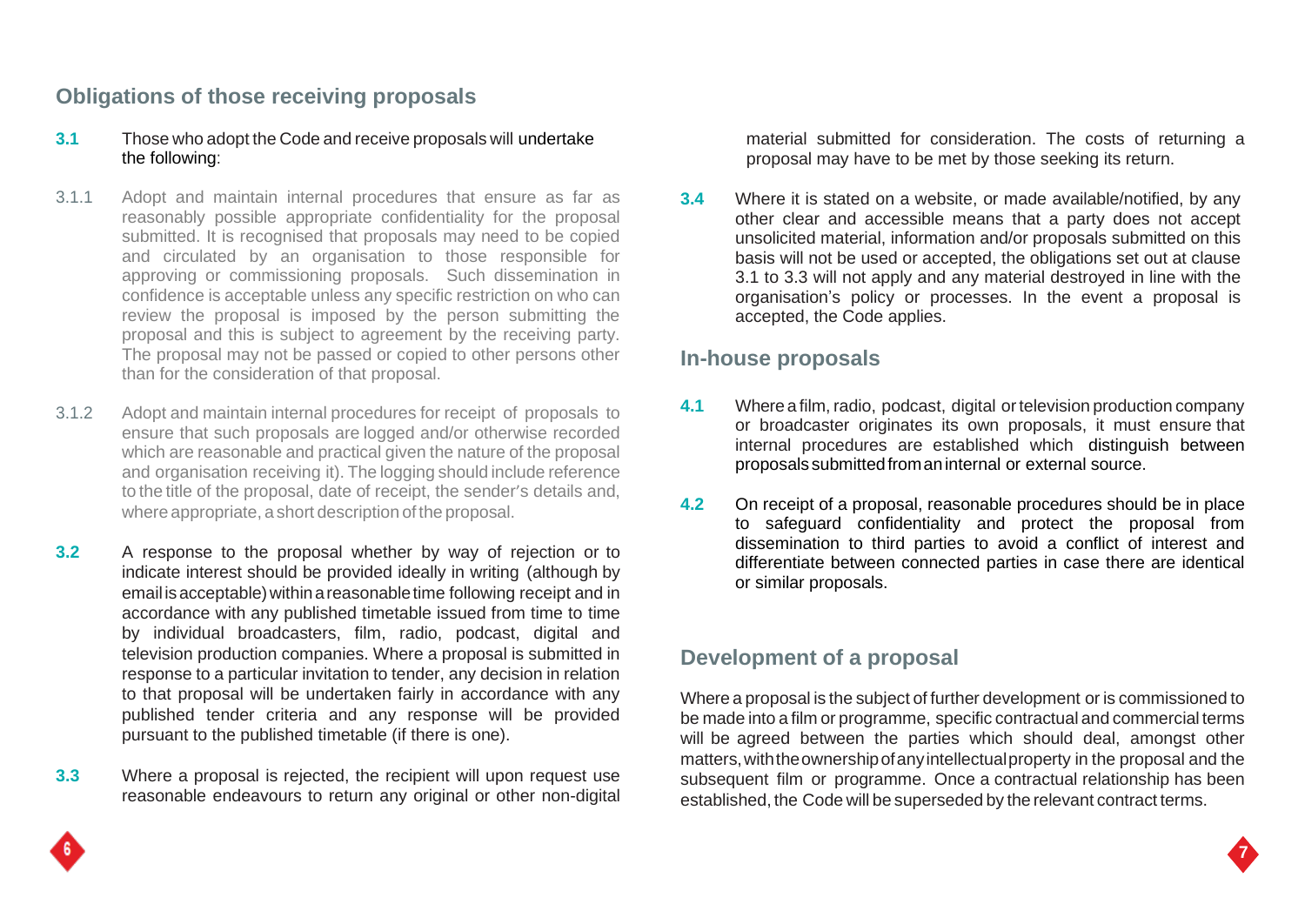### **Dispute procedures**

- **6.1** A key objective of the Code is to minimise the likelihood of disputes concerning the ownership and development of any film radio, podcast, digital or programme proposal.
- **6.2** Each participating organisation will have (as part of its dispute procedure),amechanism toappointaseniorperson within their organisation to review any complaints concerning the
- **6.3** If anyone submitting a proposal has a complaint concerning the **Example 1** of the parties. unauthorised use, development of any proposal or any substantial part or element of that proposal, it should be raised with the recipient of the proposal. The complaint should be set out in writing with any supporting evidence including:
	- The date the proposal was submitted.
	- To whom it was submitted.
	- Any correspondence between the parties.
	- The grounds of the complaint.
- **6.4** The parties should use reasonable endeavours to resolve the complaint without further referral.
- **6.5** In the event that a resolution cannot be reached, the person submitting the proposal (either directly or through their representative association or trade union) should contact the person nominated by the recipient of the proposal to review the complaint (see clause 6.2). The nominated person will undertake a fair review of the complaint and any supporting evidence and provide a written response to the complaint.
- **6.6** Ifanindividual isnotamemberofarepresentative association, tradeunionorotherorganisation,theymay contact the Chair of the APC to receive advice on the relevant dispute resolution proceduresoftherecipient organisation. The Chair of the APC can be contacted via [ChairofAPC@gmail.com.](mailto:ChairofAPC@gmail.com)
- submission of a proposal that cannot be resolved. **6.7** This procedure encourages all complainants to seek to resolve any complaint or dispute as above. However, nothing contained in the Code shall affect or restrict the legal rights

### **Review**

**7.1** Representatives of the participating organisations shall meet periodically to review and assess the practical implementation oftheCode andconsiderany amendments to the Code.

**9**

**9**

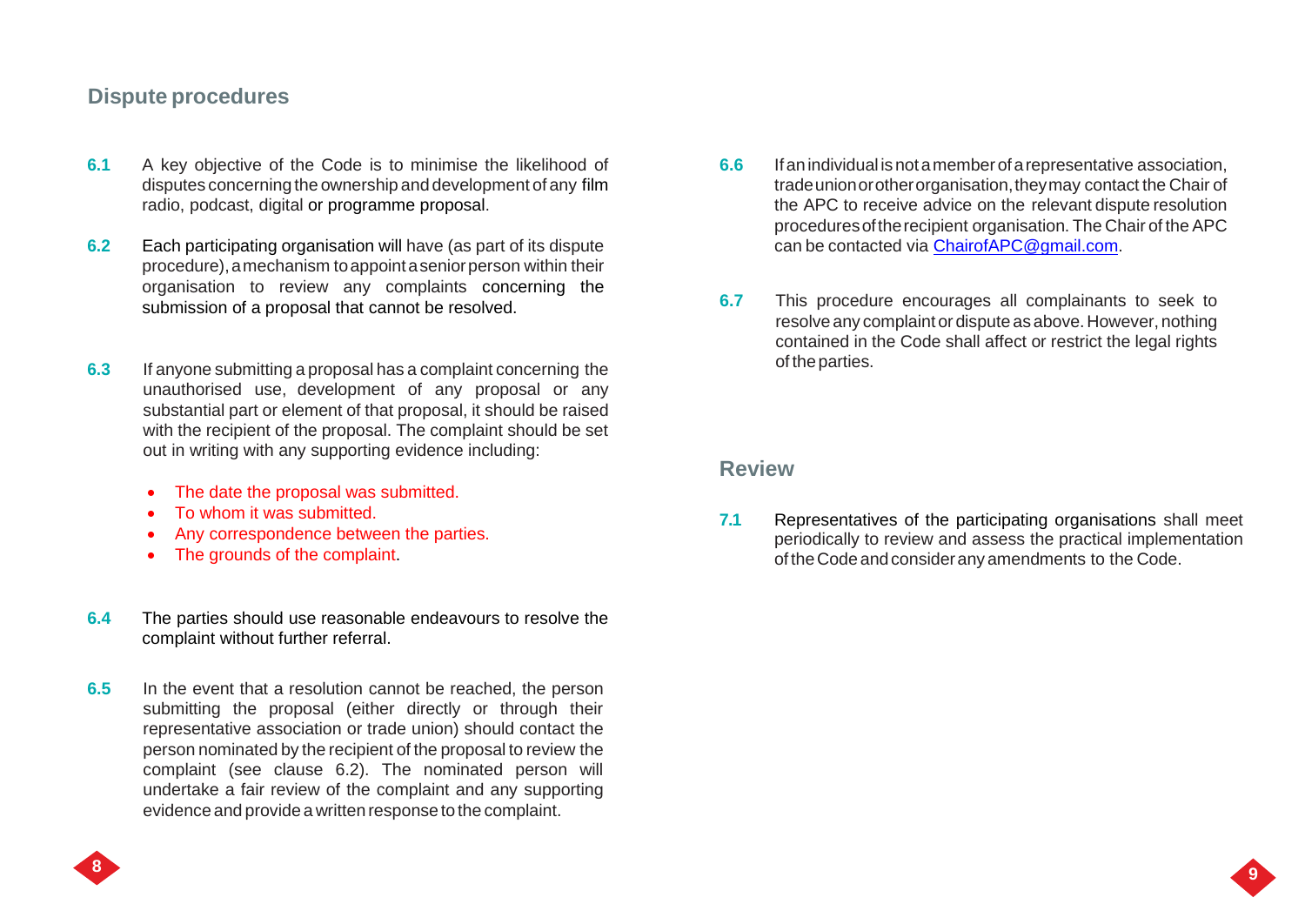*With thanks to all the contributing organisations which have supported the principles of the APC Code of Practice and the individuals who have given their personal time, thought and expertise to make the publication possible*